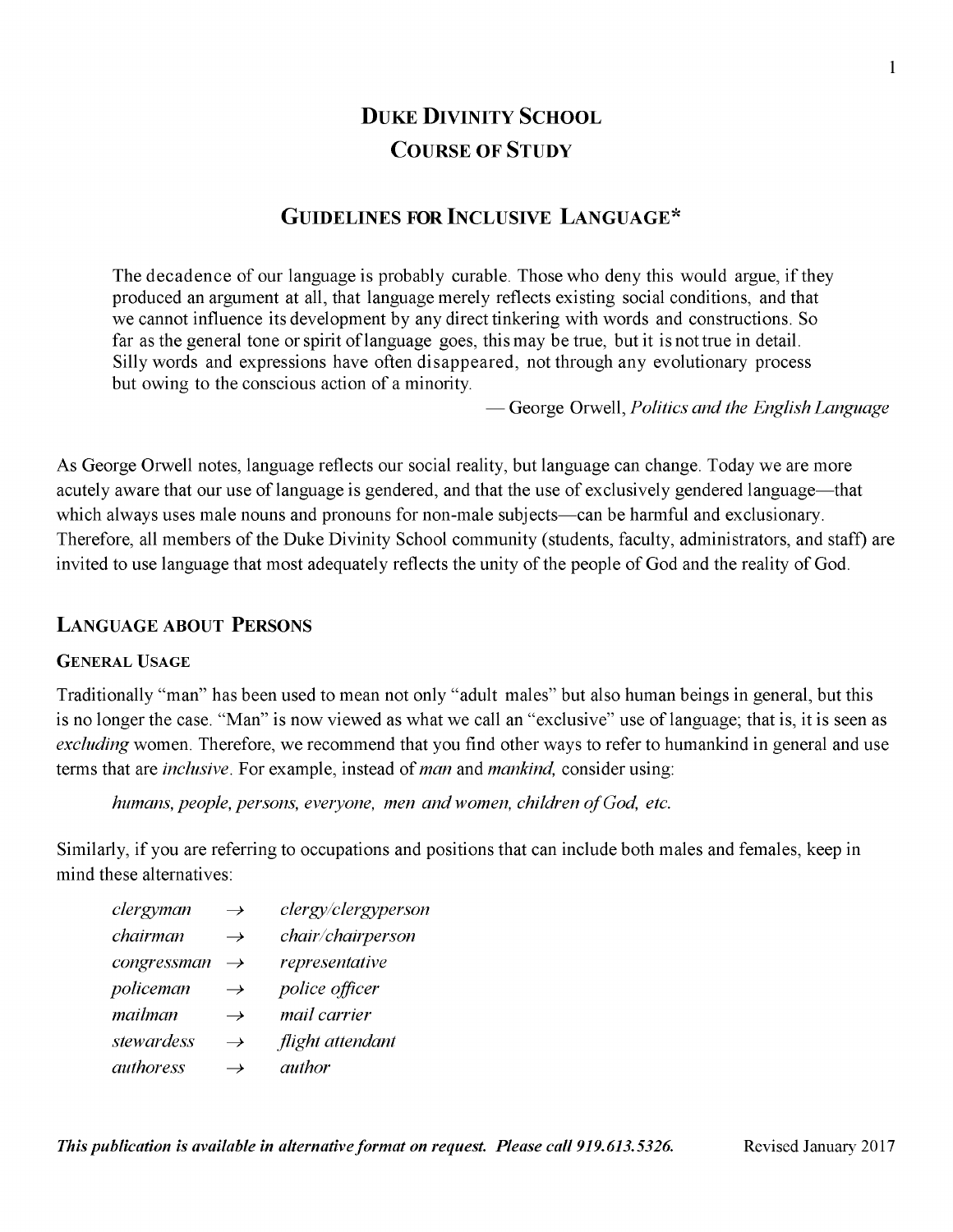## **PRONOUN USAGE**

When a pronoun is used to refer to a particular gendered person, clearly we need to use "he" or "she," "him" or "her," etc. However, what should we do when we refer to a nonspecific individual—a pastor, a journalist, a janitor, etc.? Again, traditionally, "he" has been the pronoun of choice, but this is no longer the case if we value inclusiveness.

- One way to solve the problem is make use of **both male and female pronouns**—"he and she," "hers and his," or combinations such as "he/she," "s/he," and "his/hers." For example:
	- $\circ$  *A pastor is called to take care of his/her congregation.*
	- $\circ$  *He/she must also master the art of preaching.*

# Or we can **alternate female and male pronouns:**

 $\circ$  *A person should take good care of her car. He should check the oil level daily. She should also make sure that the tires are properly inflated.*

However, both these approaches can be cumbersome.

- A better way to go is to recast, whenever possible, what you want to say in the **third-person plural** *{they/their/them*):
	- $\circ$  *Pastors are called to take care of their congregation.*
	- $\circ$  *They must also master the art of preaching.*

### or **second-person:**

- o *Writing a sermon takes time, so it is important you do not procrastinate,*
- *o You must try to avoid sin.*

However, keep in mind that third-person and second-person pronouns can in some circumstances work in a distancing or "objectifying" way—*They* are sinners/*You* are a sinner; *They/You* do not participate in the work of the Lord—and so put us in a position of seeming superiority. If this is the case, we might want to make use of **first-person plural pronouns** *(we/our/us):*

- *o We\_ are sinners.*
- $\circ$  *Our efforts are meagre without the help of the Lord.*

On the other hand, *you* sometimes signals intimacy. Judgment is always necessary!

- Another option is to use the **ungendered pronoun "one."** This is still found in many cases of formal usage, but keep in mind that it can sound rather stilted in everyday contexts and will alter the tone of your writing:
	- o *One should attend church as frequently as possible.*
- **Eliminating pronouns** can also yield gender-neutral language. Thus
	- o *The average American drives his car to work* can become *The average American drives to work.*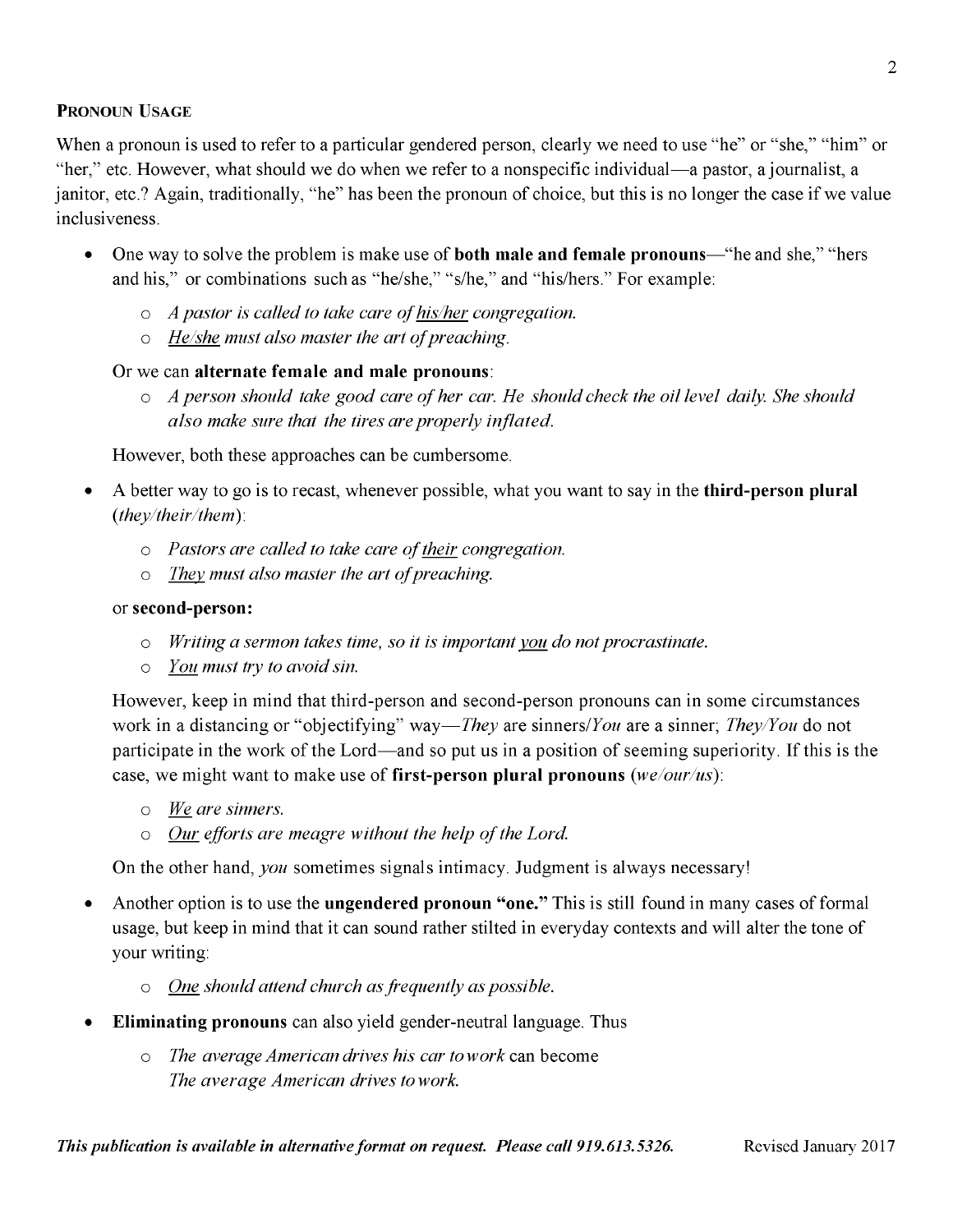### **FORMS OF ADDRESS**

Customary titles given to women—**Mrs.** or **Miss**—signal their marital status, while the title given to men— **Mr.**—does not. Today women differ in how they prefer to be addressed (and in general, try to conform to how the addressee wishes to be addressed—if this is known), but we now have the option of **Ms,** which is neutral with regard to marital status. Alternatively, in more relaxed contexts, use of **no title at all** is quite acceptable:

- o *Lorna Stafford*
- *o Ms. Lorna Stafford*
- *o The Reverend Ms. Louise Lind, etc.*

Different titles should be recognized when addressing married couples (below, a title in parentheses should be considered optional):

- o *Clergywoman married to a layperson: The Reverend (Ms) Sally Jones and Mr. Gerald Jones*
- *o Clergy couples: The Reverends (Ms) Sally Smith and (Mr.) Gerald Jones*
- *o Other titles: Professor Louise Lind and Dr. Jonathan Smith; Dr s. Cynthia and Jackson Whittaker*

Use individual first names for a married couple who shares a last name:

- o *Steve and Lorna Jackson*
- *o Mr. and Mrs. Steve and Lorna Jackson (not Mr. and Mrs. Steve Jackson)*

but be aware that married couples do not always share a last name:

o Steve Jackson and Lorna Stafford

Also, be mindful to use forms of address in a **parallel and equal manner:**

- o Not *Judge William West and Mrs. Cynthia Williams* (when *both* are judges) -
- o *Judges William West and Cynthia Williams*

#### **U se o f C o l l e c t iv e a n d A b st r a c t N o u n s**

Social institutions (e.g., the Church), concepts (evil, etc.) and inanimate objects (a car, a ship, and so on) do not have a gender, although we may frequently read texts—especially historical texts—that do give them a gender. Use judgment about whether to gender, say, the Church, but keep in mind that referring to something as male or female does encourage stereotyping.

For example, if you are writing a historical or scholarly essay on the medieval church, referring to it as "she" might be appropriate if you are describing what writers of that period have to say about the institution. Also, if you are directly quoting from a text that gives a gender to neuter terms: